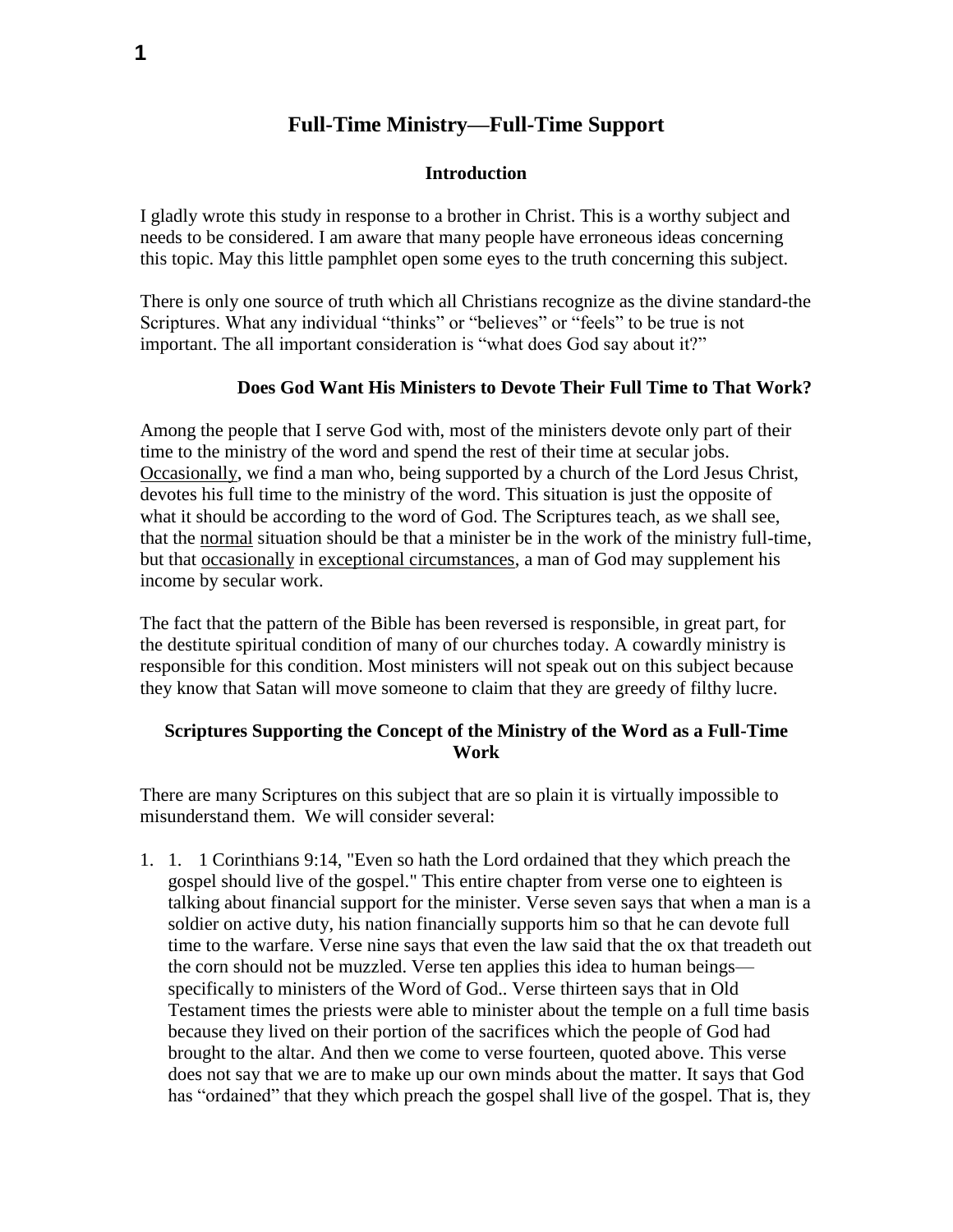should be supported financially by those to whom they minister.

The word translated "ordained" here is a very strong word. It is *diatasso*, and literally constitutes a command to ministers to live of the gospel, as the priests lived of the temple. This is the law of Christ and places an obligation on ministers and people on the people to give, and on the ministers to be willing to be supported by the church and not from a secular occupation.

This is God's rule! There are exceptions to this rule as we shall see later, but the rule, as a rule, remains in force. How sad it is that most of our ministers and people have lived by the exception rather than by the rule. This amounts to substituting the traditions of men for the commandments of Christ. The Lord has and will show His displeasure at this tampering with his word. (Matt. 15: 1-9).

2. 2. 1 Timothy 5:17-18, "Let the elders that rule well be counted worthy of double honour, especially they who labour in the word and doctrine. For the scripture saith, Thou shalt not muzzle the ox that treadeth out the corn. And, The labourer is worthy of his reward."

Here in verse eighteen Paul quotes from the same Old Testament passage that he used in 1 Cor. 9: 9 concerning the ox that treaded out the corn. In both places he is speaking of the full support of the minister by the church of God. So far as the "double honour" is concerned, Paul is simply saying that a hard working minister of the gospel should be paid well. This is obvious from the context. It is also indicated by the New Testament Greek word translated "honour." The word is *time*. The same word is translated "price" in Matt. 27: 6, 9; it is translated "prices" in Acts 4: 34; it is translated "sum" in Acts 7: 16; it is again translated "price" in 1 Cor. 6: 20, where the verse says, "ye are bought with a price."

Only those elders who continually work hard at this work are entitled to this generous support. The word translated "labour"is *kopiao* which means "to grow weary, tired, exhausted, to labor with wearisome effort, to toil." The specific work these men are to be laboring in is ruling (to superintend) and doctrine (teaching). If this kind of intense effort had been put into this work all along, our churches would have been much more vigorous and there would be more churches. The fault lies with cowardly or uninformed ministers who will not teach, and with covetous church members who prefer to serve mammon rather than God. The primary fault lies with the ministers, because I believe there are many of God's people who would do better if they were taught.

3. 3. Acts 6:4, "But we will give ourselves continually to prayer, and to the ministry of the word."

Here, the apostles, who acted in the capacity of elders or ministers of the church at Jerusalem (1 Pet. 5: 1), set the example for all time to future ministers. It is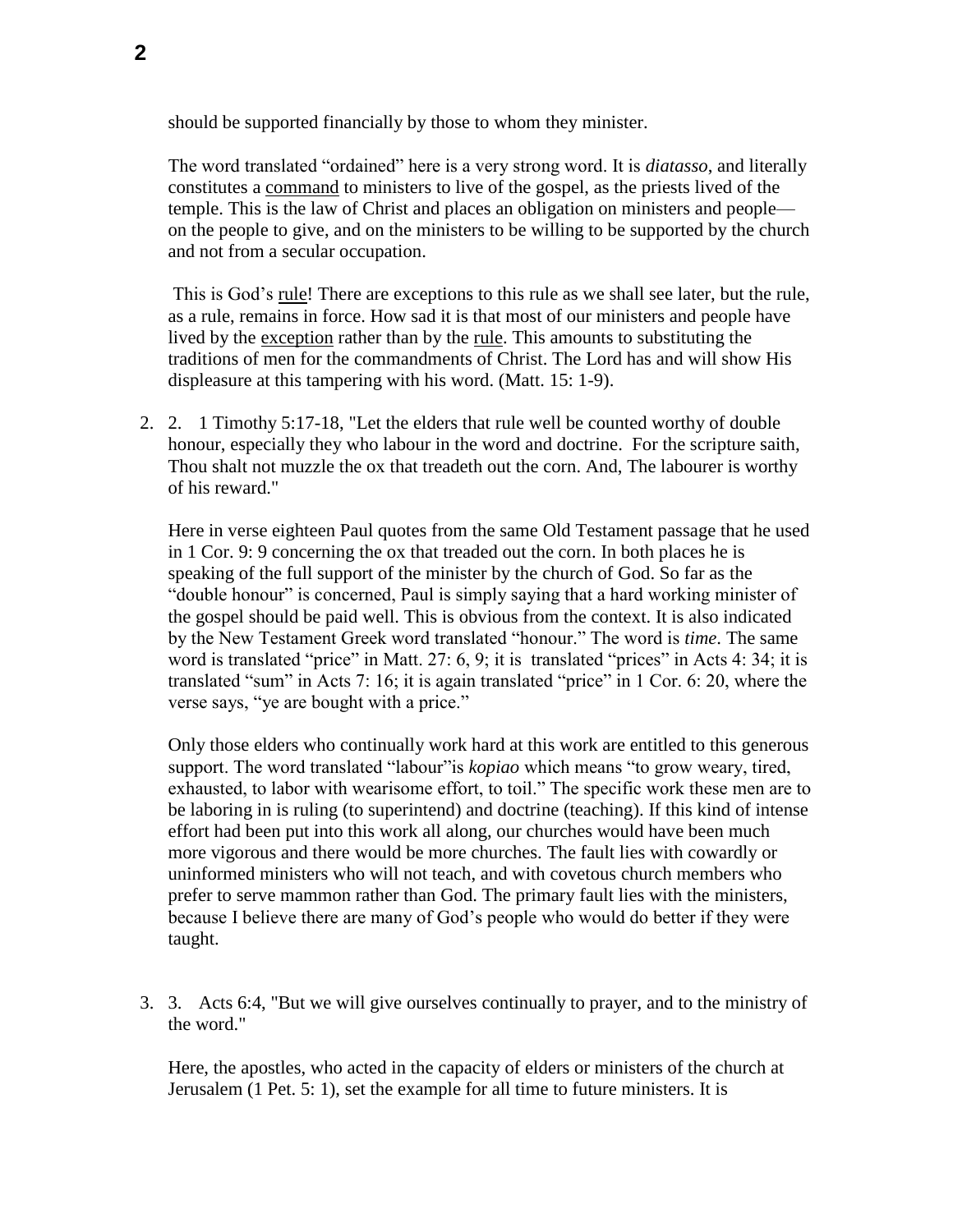impossible for one to give himself continually to these things if his mind and energy are consumed in a secular job forty or more hours in a week. Here, in this chapter, the church at Jerusalem greatly prospered after the ministers' hands were freed to do the work to which God had called them.

4. 4. 2 Timothy 2:4, "No man that warreth entangleth himself with the affairs of this life; that he may please him who hath chosen him to be a soldier."

The context (see verse two) shows plainly that Paul is speaking to Timothy in his capacity as a minister of the gospel. This says clearly that if a man of God wants to please his Master, he will seek to spend as much time as possible in the active service of the gospel. The minister is a soldier of God in a very special sense. One translator renders this verse as follows: "No one when engaged in military service allows himself to become involved in civilian pursuits, in order that he may please the one who enlisted him as a soldier."

I remember that before I became a minister of the gospel I labored at secular work. In the course of a day I could not help but be entangled somewhat with the affairs of this life. Often I would go to church weary and tired. My pastor, Hassell Wallis, was a full time minister. He had spent his entire time in prayer and in the ministry of the word. He would come to the worship service filled with holy zeal. He was able to lift up my weary soul by his messages and give me fresh hope. How thankful I was that he had not been out in the world as I had been! If he had been in the same shape I was in, he could not have helped me very much. God knew what He was doing when He ordained things this way.

5. 5. Other Scriptures:

I have given only a sampling of the Scriptures which pertain to this subject, but the Scriptures that I have given are plain and will be sufficient for the open-minded child of God who honestly wants to do things God's way.

It is obvious that other Scriptures will not contradict the ones that have been cited, for God's word doesn't contradict itself.

## **Historical Evidence**

Not only does Scripture advocate ministers of the gospel giving their full time to this work, and the churches supporting them as they labor, but history shows that our forefathers taught the same truth. So when we walk in this path we are truly walking in "the footsteps of the flock."

I now quote a portion of *The Philadelphia Confession of Faith*. The Philadelphia was one of the oldest Baptist associations in America. She adopted this confession which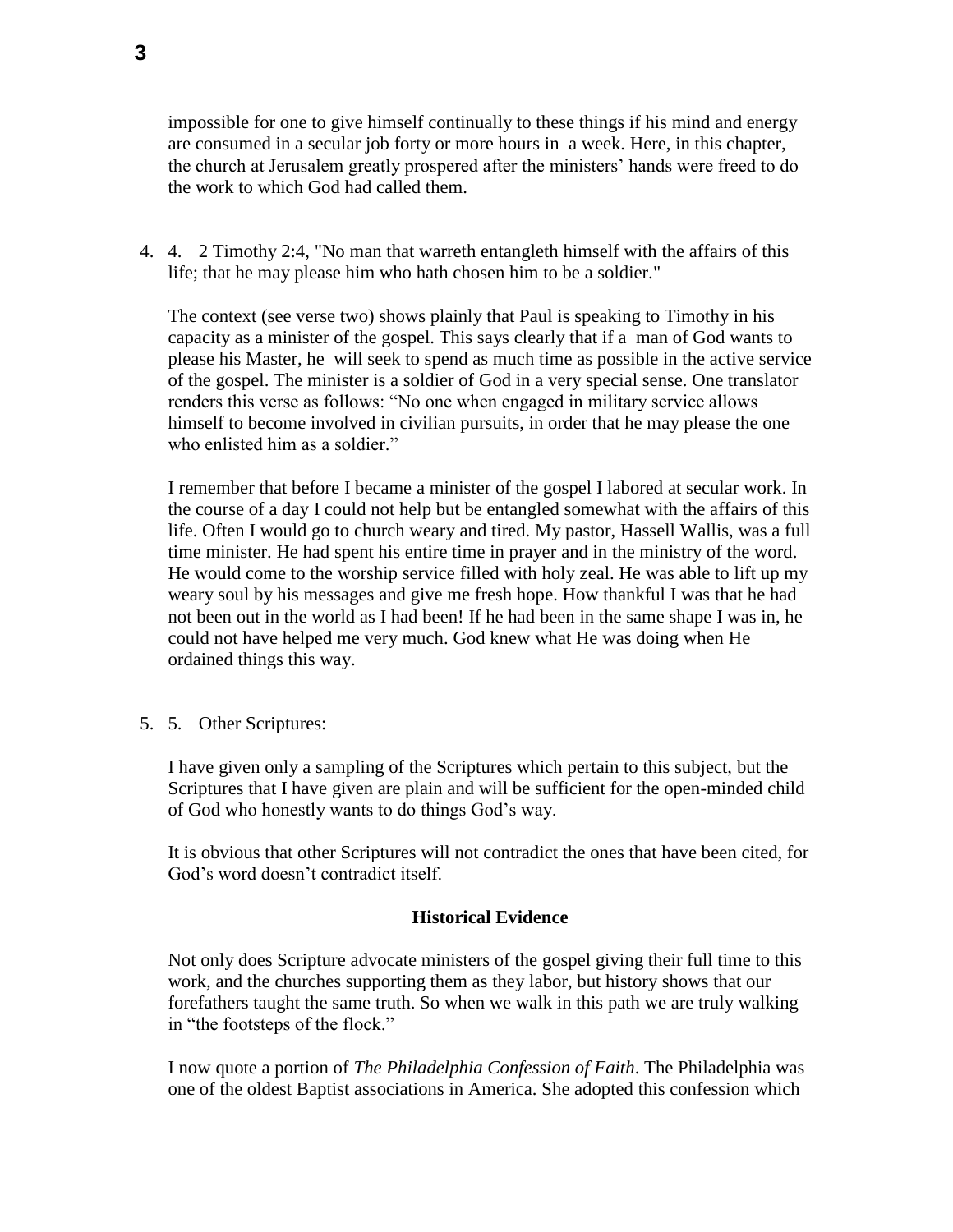was essentially the same as the *London Baptist Confession of Faith* which was issued in 1689:

The work of pastors being constantly to attend the service of Christ is his churches, in the ministry of the word and prayer (Acts 6: 4; Heb. 13: 17) with watching for their souls, as they that must give an account to him, it is incumbent on the churches to whom they minister, not only to give them all due respect, but also to communicate to them of all (1 Tim. 5: 17, 18; Gal. 6: 6, 7) their good things, according to their ability, so as they may have a comfortable supply, without being themselves (2 Tim. 2: 4) entangled in secular affairs; and may also be capable of exercising (1 Tim. 3: 2) hospitality toward others; and this is required by the (1 Cor. 9: 6-14) law of nature, and by the express order of our Lord Jesus, who hath ordained that they that preach the gospel should live of the gospel.

This is just a sample of the testimony of the history of our people. Much more of a similar nature could be produced. How encouraging that they stood where Christ and the apostles stood!

#### **Exceptions to the Rule**

There are, of course, exceptions to the rule, but the exceptions should be rare and exceptional, and not the ordinary thing! In spite of the exceptions the rule still stands.

Sometimes a congregation might be so small she simply could not support a minister full time, but he and they should work and pray towards this biblical goal. It does not take a very large congregation, if they mean business with the Lord, to support a pastor full time. If a congregation of ten families each gave ten percent of their income for the support of their pastor, he would be enabled to live on the average income of his flock. I know of one church which does not even have ten families who are supporting their pastor in full time ministerial work. This has proven to be a great blessing both to them and to him. Of course, this little group really means business with God. They do not just talk about how much they love the gospel of the Lord Jesus Christ—they do something about it.

#### **The Case of Paul**

There are other exceptions to the rule. When a man does evangelistic work and is used of God to start new churches, he will have to do some secular work unless he receives support from already established churches. It is also sometimes necessary for a gospel minister to do secular work to stop the mouths of those enemies of the gospel who claim that the true gospel minister is trying to get rich off God's people. A man of God should be more than willing to work with his hands when the occasion demands it.

The example to the gentile ministry is Paul the Apostle. Paul spent most of his life in the full time ministry of the word. On one occasion, when he was under house arrest by the Roman government, he spent two whole years doing nothing but preaching in his own hired house. (Acts 28: 30-31). The only way he was even able to rent the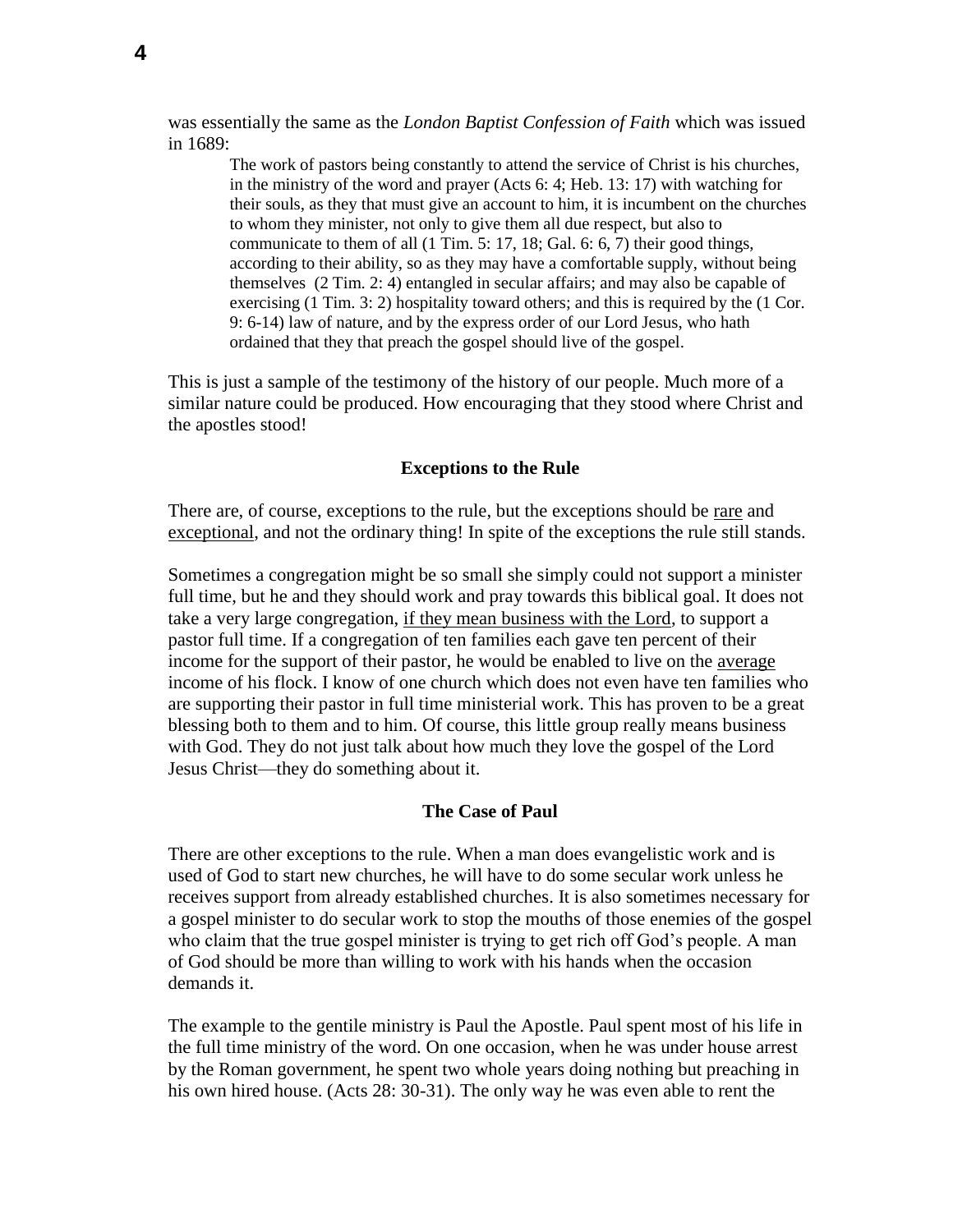house was with money that had been sent to him by the church at Philippi (Phil. 4: 14, 18—the Philippian letter was written by Paul while he was in prison in Rome). While Paul was at Corinth for about a year and a half, he worked only occasionally and on a part time basis. How was he able to do this? Let us hear his own words: "I robbed other churches, taking wages of them, to do you service. And when I was present with you, and wanted, I was chargeable to no man: for that which was lacking to me the brethren which came from Macedonia supplied…" (2 Cor. 11: 8, 9). This word "wages" is the same used in Luke 3: 14 where the Savior told the soldiers to be content with their wages. This language reminds one of the words used by the Lord when He sent the seventy evangelists out to preach the gospel. He said, "for the labourer is worthy of his hire." (Luke 10: 7).

This does not mean that a minister can be bought or hired. It does not mean that he will refuse to preach unless he gets a certain amount. He must preach freely without regard to pay. He must not be a hireling. However it does mean that he is entitled to support from those to whom he ministers. He is "worthy" of this support.

Some people, being ignorant of some things in the Scriptures, teach that Paul worked at secular work constantly and that this is the example to be followed today. This simply is not true. Why would Paul teach that God had ordained that they which preach the gospel should live of the gospel, and then himself live some other way? Paul was not a hypocrite, nor was he inconsistent.

Let us examine a few places when Paul did secular work and why he did it. When he first came to Corinth, he lived with a Jewish couple, Aquila and Priscilla, and worked with them in tent making. (Acts 18: 1-3). There was not church in Corinth as yet. Paul preached in a Jewish synagogue and his preaching divided the believers from the unbelievers. Then he and the believers left the synagogue and started a Christian church in a home. This is why Paul made tents. There was no church to support him.

After there was a church in Corinth Paul still refused to take any support from them, even though he strongly taught there that the gospel minister should be supported by the church. Why did he refuse this support? He did this to stop the mouths of the false apostles of Satan—evil men who were greedy of filthy lucre, and men who tried to ruin Paul's reputation by saying that he was trying to get rich off God's people. See 2 Cor. 11: 12, 13. Later, in an amazing statement, Paul begs the Corinthian saints to forgive him because he had not been dependent on them for support! He wrote, "For what is it wherein ye were inferior to other churches, except it be that I myself was not burdensome to you? Forgive me this wrong." (2 Cor. 12: 13).

At Ephesus Paul worked at secular work part of the time during the three year period he stayed there. He did this at first because there was no church at Ephesus. Later, after a church was established, he continued to work at secular labor to set the example to other ministers to not be lazy. (Acts 20: 33-35).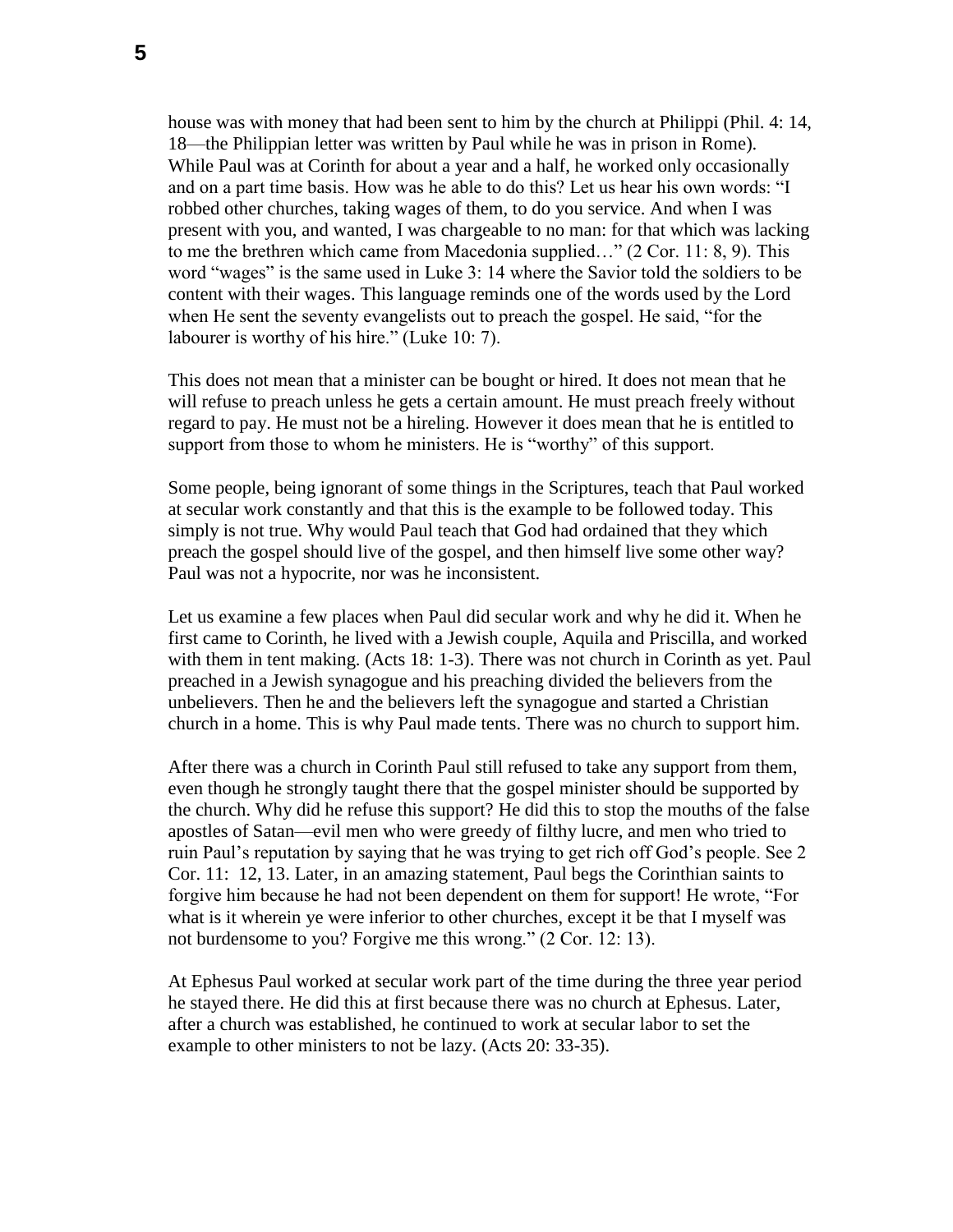It is certainly true there is no excuse for a minister of the gospel to be lazy. However, when a minister is laboring at prayer, and the ministry of the word (studying, preaching, counseling, etc.) he is not being lazy! People sometimes fail to understand that when a man is locked away in his study for several hours at hard study, he is not being slothful. This is exactly what God has called him to do. (1 Tim. 4: 15).

### **Some Difficulties Experienced by Those in the Full Time Ministry**

The Bible tells us to "know them which labour among you, and are over you in the Lord, and admonish you; and to esteem them highly in love for their work's sake..." (1 Thess. 5: 12, 13). We need to know some of the problems that our ministers face so that we may be better able to pray for them and to hold their hands up.

One problem that a man in the full time ministry sometimes faces is criticism from those who are thoughtless or from those who actually have evil intentions. One older minister of my acquaintance has made it a constant practice of accusing those in the full time ministry of being greedy of filthy lucre. Yet this man, who is not full time, has a prosperous store and a large farm. I know of no full time ministers who are thus situated. The question arises in my mind as to who is greedy of filthy lucre? I know who actually possesses the filthy lucre!

We should never let unjust criticism of God's faithful servants to go unanswered We should Scripturally rebuke those who malign the servants of God. We need to be like Aquila and Priscilla who Paul said, "who for my life laid down their own necks…" (Rom. 16: 4). The servant of God who is a true soldier of the Lord Jesus Christ has enough enemies in the world, without having to endure the criticism of those who should be his best friends and strongest supporters.

Another problem faced by the full time minister is the fact that he and his family must usually live on a lower income than would be the case is he did secular work. He usually has no group hospitalization insurance or group life insurance. He usually may not have a retirement plan and may not make enough to be able to save very much toward the future. He must pay both the employer's and the employee's portion of the Social Security tax, as he is regarded as a self-employed person in the eyes of the law. He maintains his own car which he uses in his work and pays his own expenses.

He is expected to wear decent clothes and he must usually buy his own books (which are really the "tools of his trade."). He is required by the Scriptures to be given to hospitality and to do this requires considerable expense.

These are not complaints. God's true servants are in the ministry because He has called them to it and they love their Lord and the work to which He has called them. Nevertheless, God's people should be aware of the needs of the pastors that God sends to them.